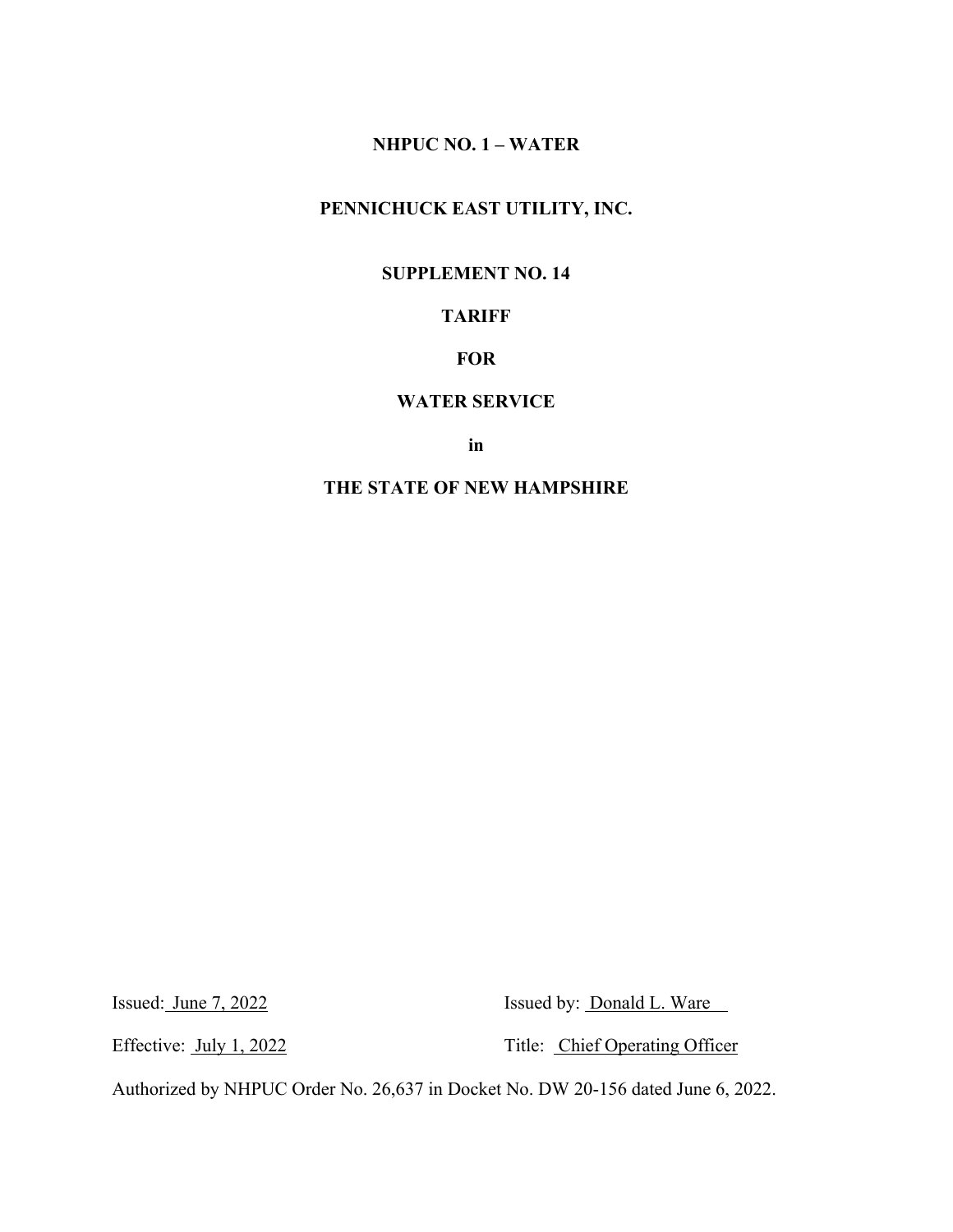#### PENNICHUCK EAST UTILITY, INC. Original Page 1

### **PERMANENT RATE RECOUPMENT**

Customers will be surcharged individually based on the customer charge and actual usage. The Company will recoup or refund from customers the incremental difference between temporary rates, which became effective December 24, 2020, and permanent rates, which became effective February 18, 2022. The surcharge will be collected or refunded over twelve (12) months. The total surcharges are as follows:

| <b>Customer Class</b>                          | <b>Total Recoupment</b> | <b>Monthly Surcharge</b> |
|------------------------------------------------|-------------------------|--------------------------|
| General Metered                                | \$1,151,377.10          | \$95,948.09              |
| Private Fire Protection (Refund) \$(32,454.24) |                         | \$(2,704.52)             |
| Public Fire Protection (Refund)                | \$(182,537.47)          | \$(15,211.46)            |

Issued: June 7, 2022 Issued by: Donald L. Ware

Effective: July 1, 2022 Title: Chief Operating Officer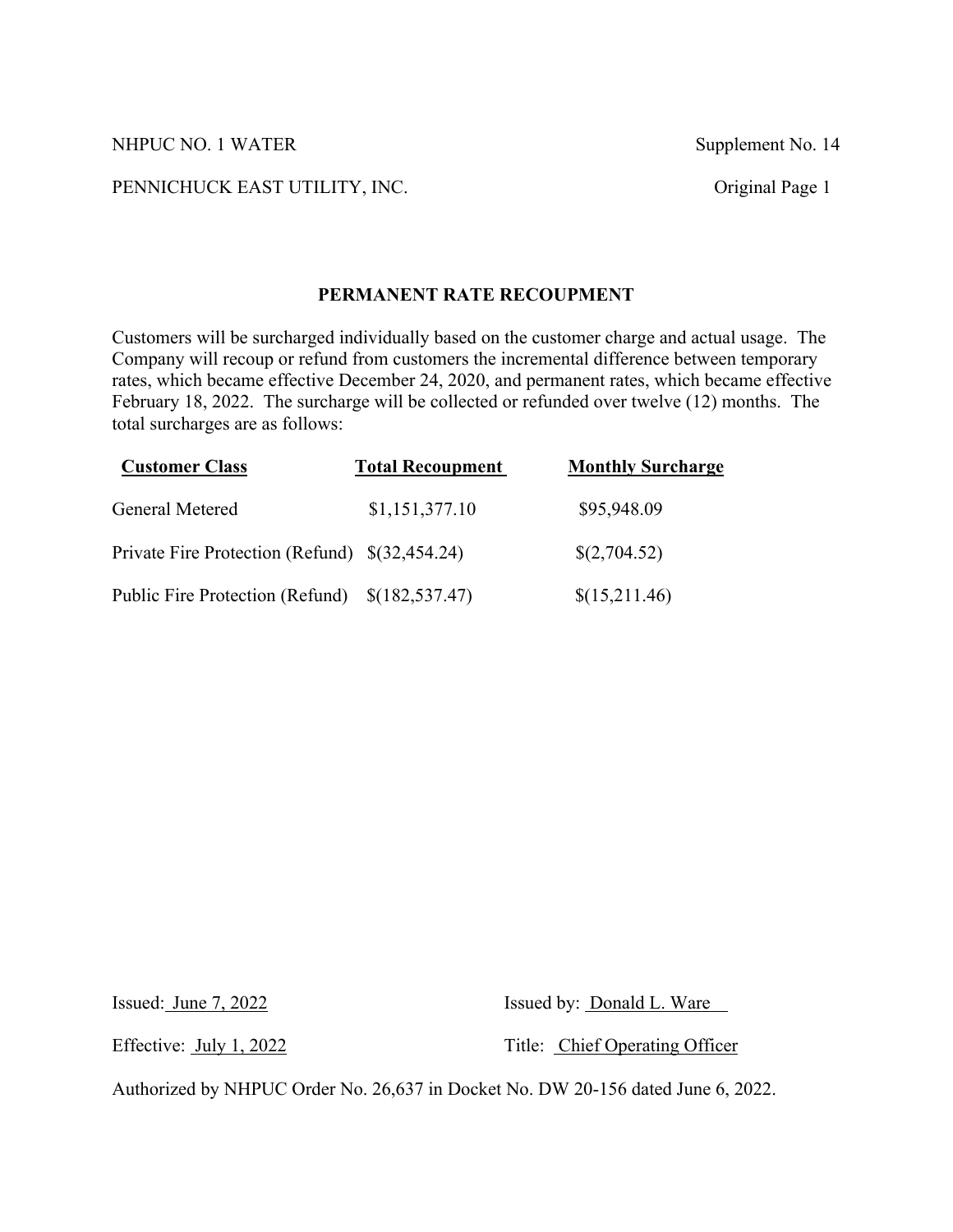# **PENNICHUCK EAST UTILITY, INC.**

### **SUPPLEMENT NO. 13**

# **TARIFF**

## **FOR**

#### **WATER SERVICE**

**in**

### **THE STATE OF NEW HAMPSHIRE**

Issued: June 7, 2022 Issued by: Donald L. Ware

Effective: <u>July 1, 2022</u> Title: Chief Operating Officer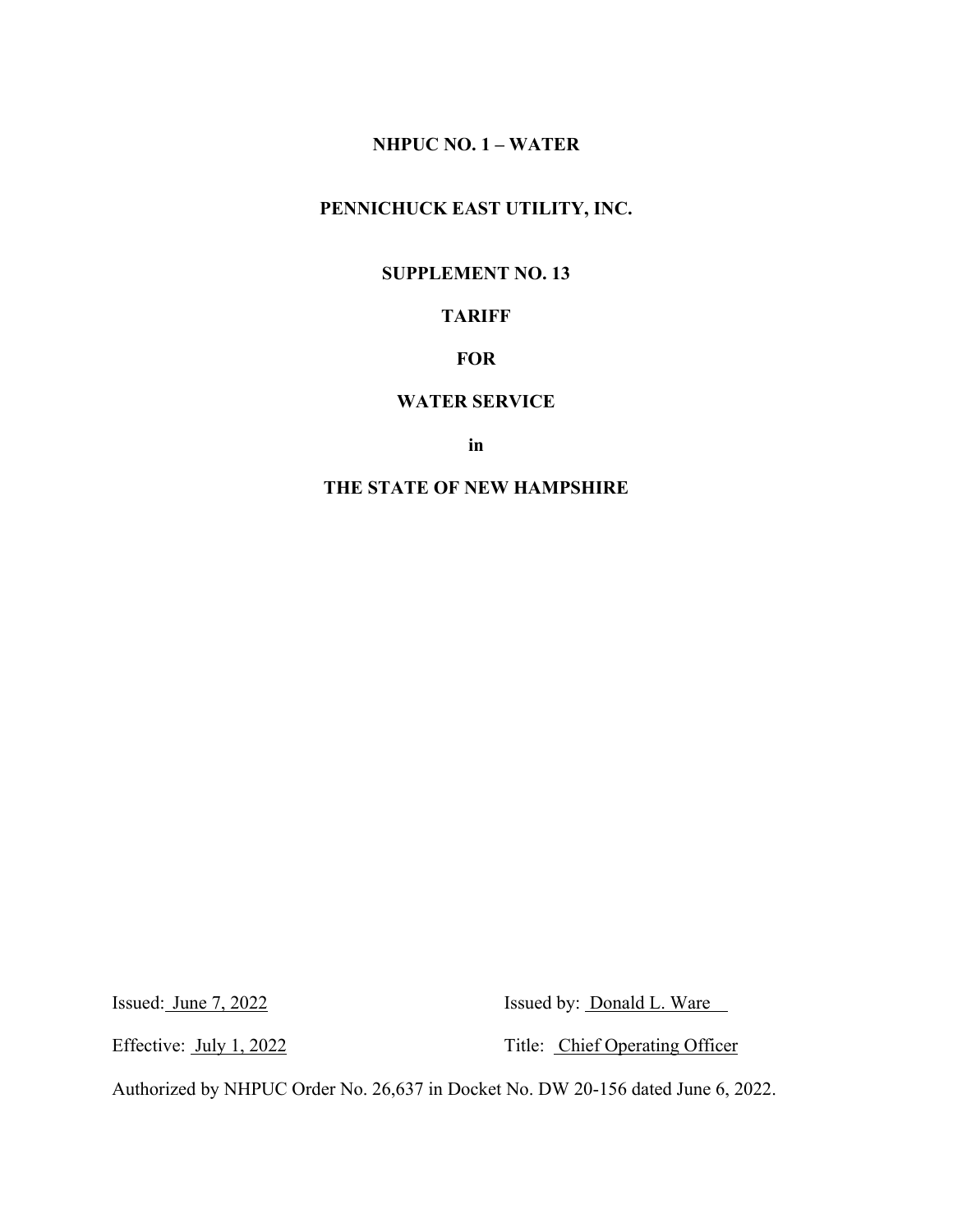PENNICHUCK EAST UTILITY, INC. Original Page 1

## **RECOVERY OF RATE CASE EXPENSES**

Pennichuck East Utility, Inc. will recoup by surcharge its rate case expense of \$117,878.69 from its 8251 customer accounts. This represents a surcharge per customer account of \$14.29 per customer account per year, collected over 12 months as shown below:

Rates:

No. Customers Surcharge

Pennichuck East Utility, Inc. 8251 \$1.19 per month for 12 months

Issued: June 7, 2022 Issued by: Donald L. Ware

Effective: July 1, 2022 Title: Chief Operating Officer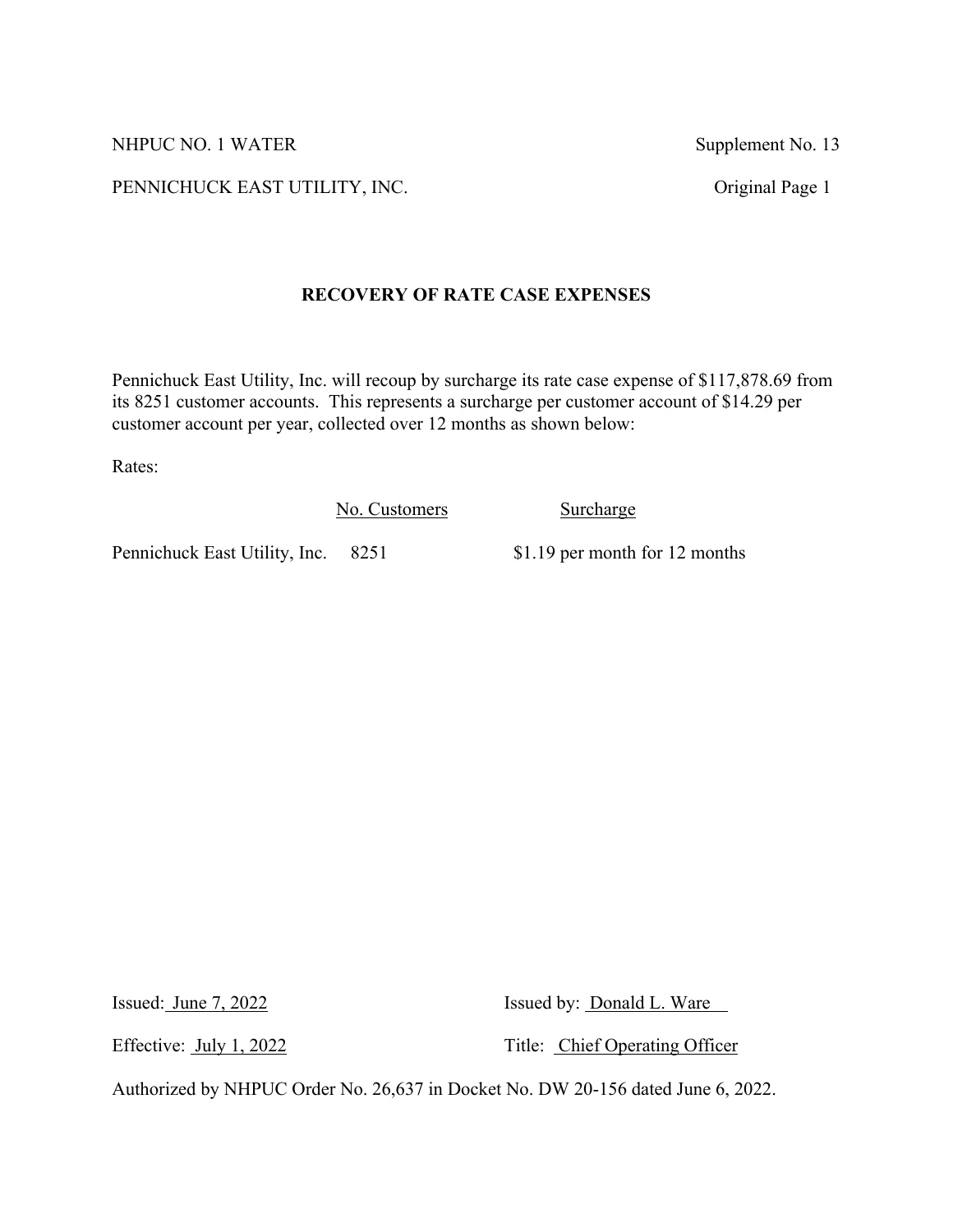# **PENNICHUCK EAST UTILITY, INC.**

### **SUPPLEMENT NO. 14**

# **TARIFF**

## **FOR**

### **WATER SERVICE**

**in**

## **THE STATE OF NEW HAMPSHIRE**

Issued: **March 22, 2022June 7, 2022** Issued by: **Donald L. Ware** 

Effective: **July 1, 2022** Title: Chief Operating Officer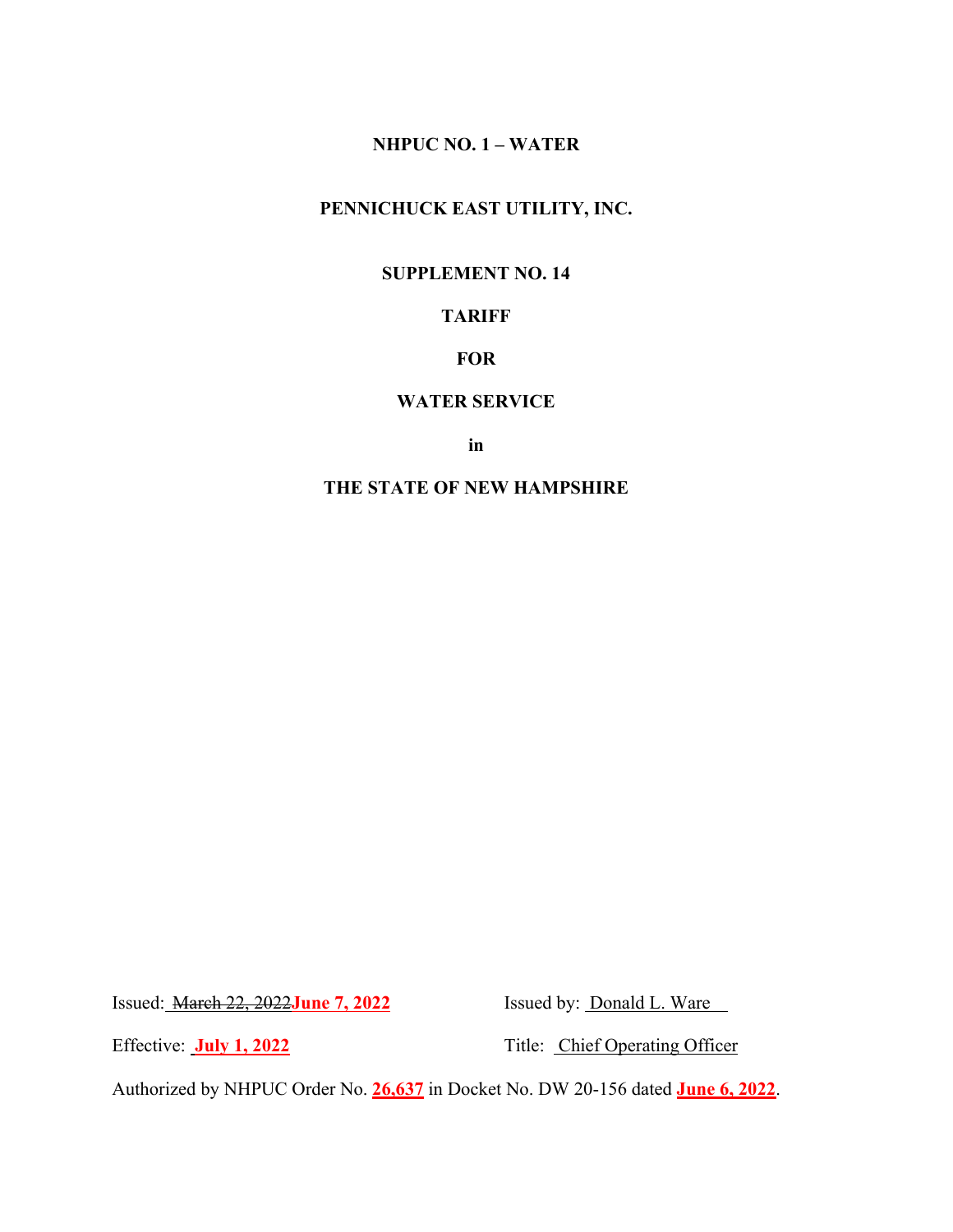#### PENNICHUCK EAST UTILITY, INC. Original Page 1

### **PERMANENT RATE RECOUPMENT**

Customers will be surcharged individually based on the customer charge and actual usage. The Company will recoup or refund from customers the incremental difference between temporary rates, which became effective December 24, 2020, and permanent rates, which became effective February 18, 2022. The surcharge will be collected or refunded over twelve (12) months. The total surcharges are as follows:

| <b>Customer Class</b>                          | <b>Total Recoupment</b> | <b>Monthly Surcharge</b> |
|------------------------------------------------|-------------------------|--------------------------|
| General Metered                                | \$1,151,377.10          | \$95,948.09              |
| Private Fire Protection (Refund) \$(32,454.24) |                         | \$(2,704.52)             |
| Public Fire Protection (Refund)                | \$(182,537.47)          | \$(15,211.46)            |

Issued: March 22, 2022**June 7, 2022** Issued by: Donald L. Ware

Effective: **July 1, 2022** Title: Chief Operating Officer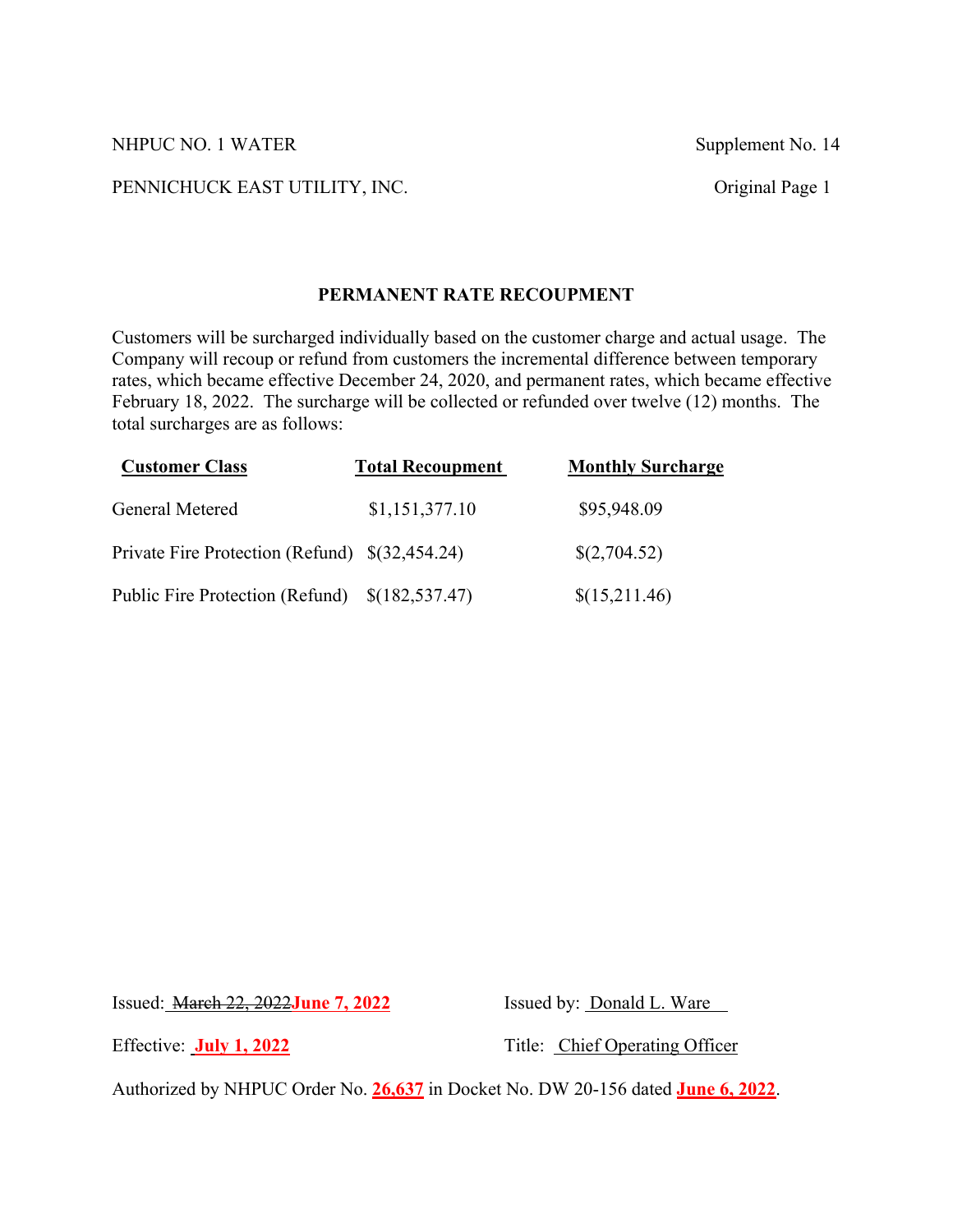# **PENNICHUCK EAST UTILITY, INC.**

### **SUPPLEMENT NO. 13**

# **TARIFF**

## **FOR**

### **WATER SERVICE**

**in**

## **THE STATE OF NEW HAMPSHIRE**

Issued: **March 22, 2022June 7, 2022** Issued by: **Donald L. Ware** 

Effective: **July 1, 2022** Title: Chief Operating Officer